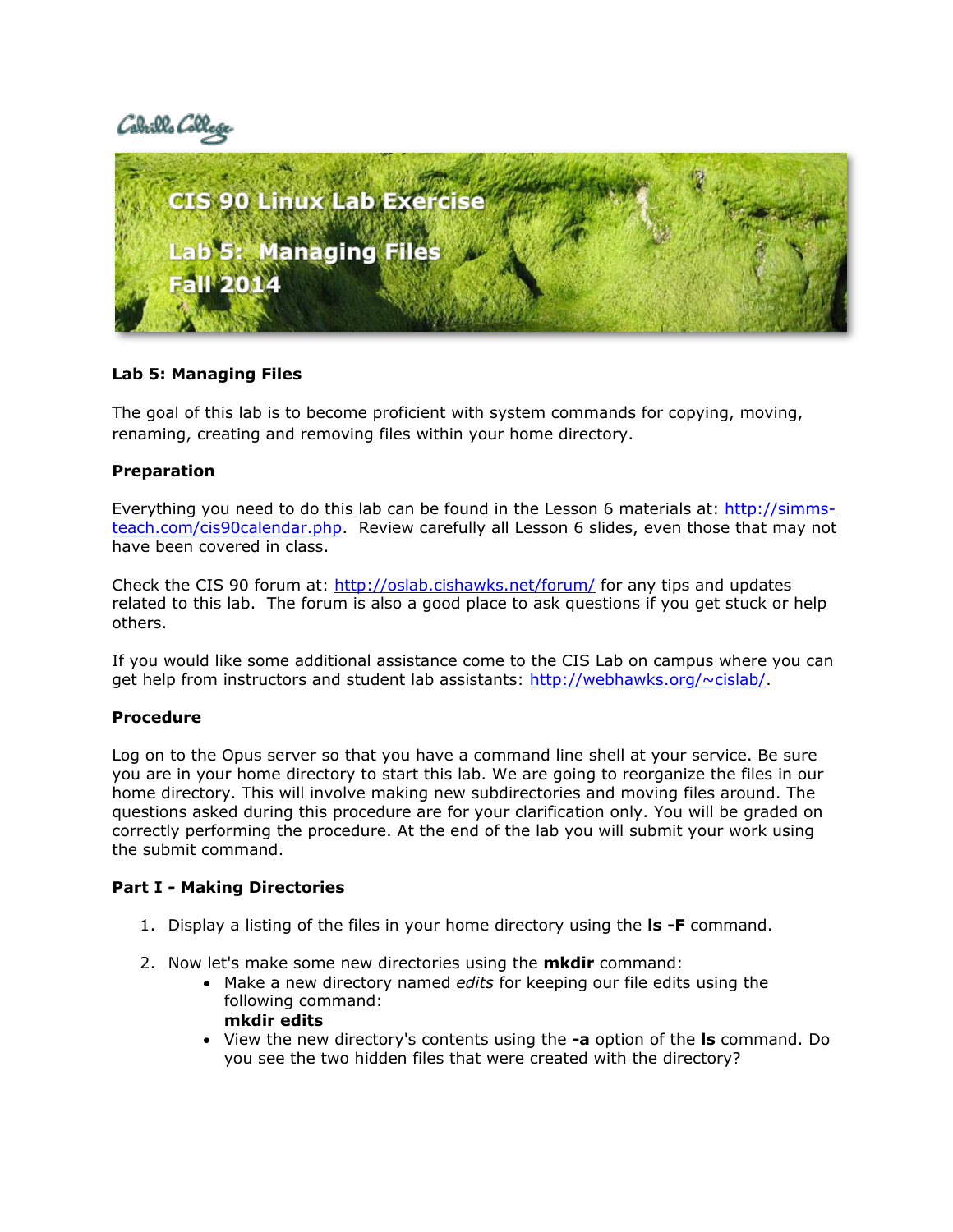- You can make more than one new directory at a time by supplying two arguments to the **mkdir** command. Make two new directories, one called *docs* the other called *etc*
- Verify that they were made in your home directory.
- 3. Now try to make a subdirectory in a directory that doesn't yet exist by entering the following command: **mkdir class/labs**  What happens? Try the same command using the **-p** option: **mkdir -p class/labs**  Verify that it worked this time.
- 4. Now that the *class* directory is made, you can make a second subdirectory called *tests*. Use the command: **mkdir class/tests** Notice how you did not need the -p option. Why not?

## **Part II - Renaming Files**

Now that you have new subdirectories made, let's rename some of the existing directories. To do this, we use the **mv** command.

- 1. Let's rename the *Miscellaneous* directory to just plain old *misc*. **mv Miscellaneous misc**  Notice how the syntax is: **mv** *<original-name> <new-name>* Does it work?
- 2. Use the same command to change the name of *Poems* to *poems* with a lowercase p.
- 3. You can also rename a file using the same command. Unix doesn't distinguish between renaming directories and renaming ordinary files. Try renaming *proposal1* to *MarkTwain*. Did it work?

#### **Part III - Moving Files**

Now we will actually move some files from one directory to another, renaming some of them as we do it.

- 1. To move a file from one directory to another, we use the same syntax: **mv** *<filename> <directory>* The filename will be moved to the specified directory, keeping its same name. Let's try it: Use the **ls -i** command to look at the inode number of *MarkTwain* Now move that file to the *docs* directory we made earlier: **mv MarkTwain docs**
- 2. Change directory to the *docs* directory and look at the inode number of *MarkTwain* What do you notice? The inode number is the same; the file hasn't moved, only the name has been moved from one directory to another.
- 3. Now change back to your home directory, and let's move *proposal2* into the *docs* directory and change its name to *magna\_carta* at the same time. **mv proposal2 docs/magna\_carta**  By specifying a new name after the destination directory, we can rename the file at the same time we move it.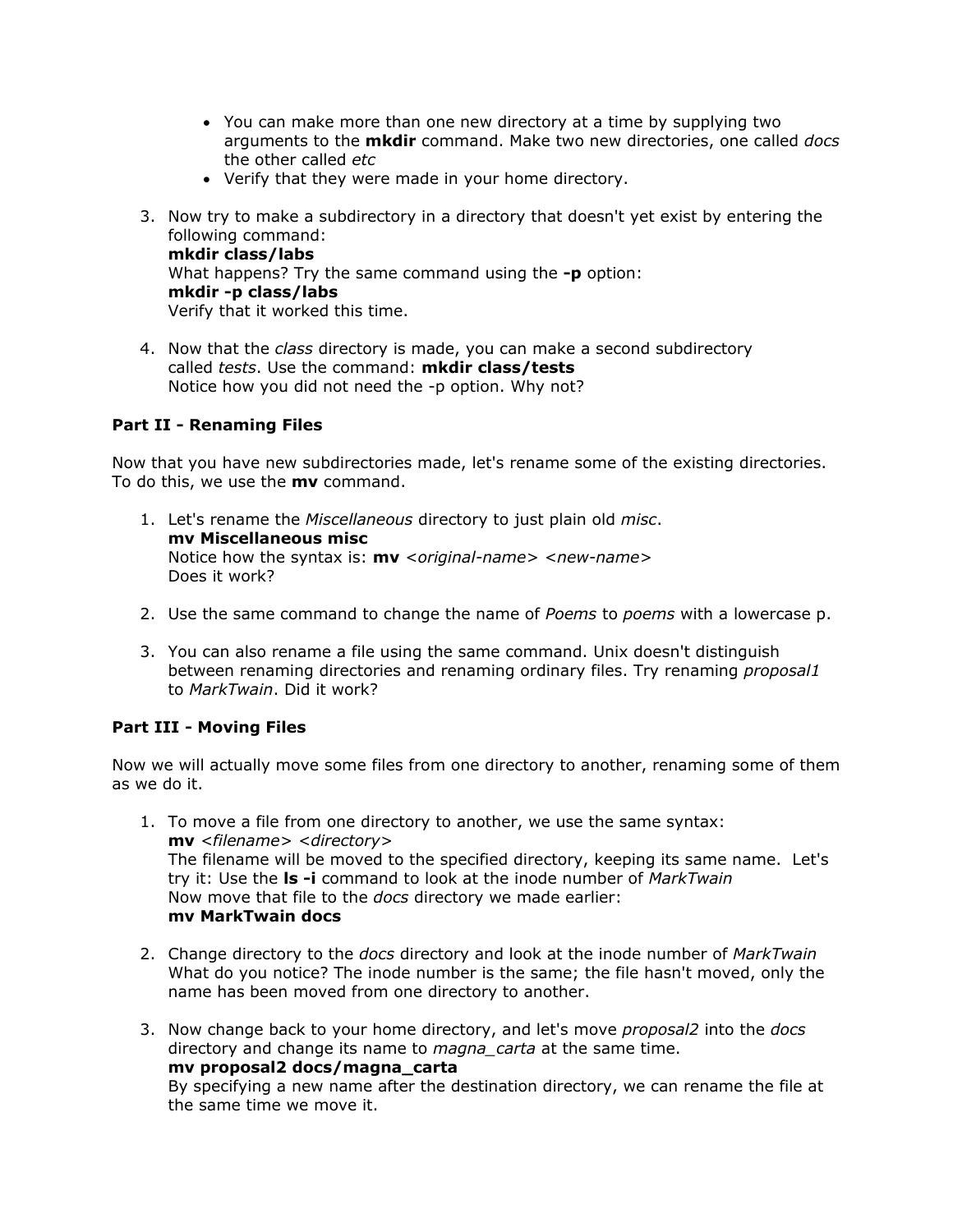- 4. See if you can do the same thing by moving the file, *timecal*, to your *bin* subdirectory and renaming it to *datecal*. (Make sure you are in your home directory.)
- 5. Move *proposal3* to the *docs* directory renaming it to *policy*.
- 6. Now let's put a couple commands together to accomplish the following task:
	- Change directories to your *poems* subdirectory.
	- Make a new subdirectory called *Anon*, (for Anonymous).
	- Move the three files, *ant*, *nursery*, and *twister* into that new directory.
	- Verify that you have done this, and change directory back to your home directory.
- 7. Good job! Did you try using one **mv** command for all three files? You can. The **mv** command has a third syntax: **mv** *<file1> <file2> <file3> ... <fileN> <directory>* The last argument must be a directory name, and all the preceding files will be moved into that directory - keeping their original names. Let's try it. Move the files: *text.err, text.fxd, small\_town*, and *spellk* into the *edits* directory using the command: **mv text.\* small\_town spellk edits**

Check the results by listing the contents of the edits directory. Pretty fancy?

- 8. What happens when you move a file onto a file that already exists? Let's try it. Enter the command: **ls -l letter bigfile** Notice the sizes of the two files. (You may want to head them to remind you what they are.)
- 9. Now move *letter* onto *bigfile* by entering: **mv letter bigfile**  Did you get any error message? Any kind of message?
- 10. Look at *bigfile* now. How big is it? What are its contents? Don't worry; we'll get *bigfile* back later. Move *bigfile* back to *letter*

11. Now try doing the following moves:

- Move *what am i to the misc directory*, keeping the same name.
- Move *mission* to the *etc* directory, changing its name to *motd*
- Don't panic on this one, but try moving the file *better\_town*, which is in the *misc* directory to the *edits* directory, keeping the same name.

#### **Part IV - Copying Files**

Copying works just like moving except that a second file is created, the contents of which is exactly like the original.

1. Copying files is useful for making backup copies. Let's make a backup of your *letter* file by typing the following command:

**cp letter letter.bak** 

Notice that it has the same syntax as the mv command, but now you have two files. Run the **ls -li** command with arguments of *letter* and *letter.bak*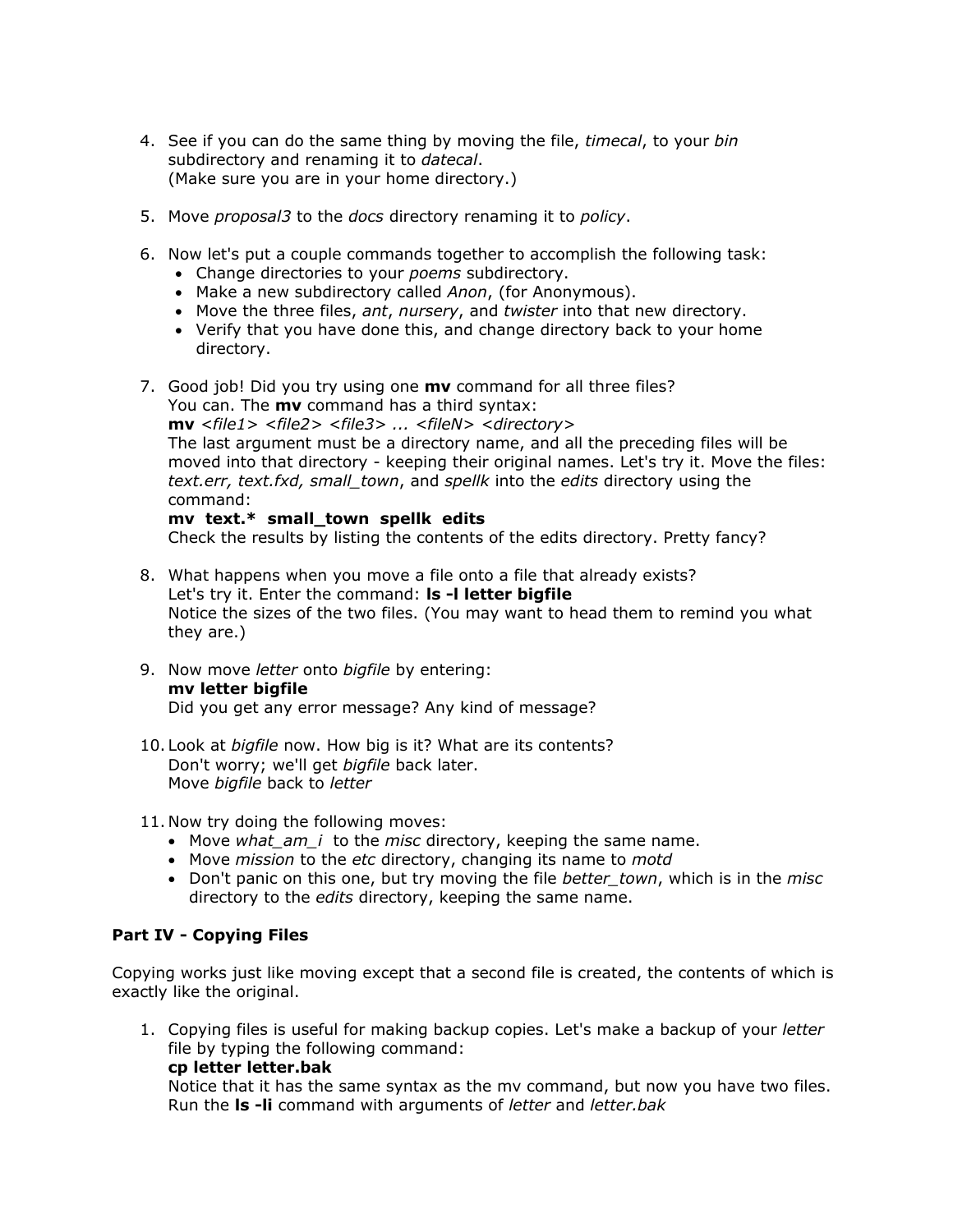Notice the sizes are the same, but they each have their own inode and their own data.

- 2. Another reason to use the **cp** command is to copy a file from somewhere else on the system to your directory. In this case, the filename stays the same, but the second argument is a new directory into which we put the file. Try it with: **cp /etc/hosts etc**  You have just copied the file *hosts* from root's */etc* directory to your own personal *etc* directory. Verify that the file is in your *etc* directory.
- 3. Copy your graded labs into your class/labs directory with the command: **cp lab0?.\* class/labs** What does the question mark (?) and asterisk (\*) do?
- 4. Now use the **cp** command to copy the file *sonnet6* from /home*/cis90/depot* directory to your *Shakespeare* directory. (Notice that your *Shakespeare* directory doesn't have a *sonnet6* in it.)
- 5. Like the **mv** command, the **cp** command is also destructive. If the target file exists, it will be destroyed, and copied over. If you want the **cp** command to warn you about destroying a target file, then you must use the **-i** option. Try this in your home directory:

#### **cp -i letter letter.bak**

Notice how it asked you whether you wanted to overwrite the *letter.bak* file.

6. The **cp** command may also be used to copy multiple files to a single directory in the same way you used the **mv** command. More useful is copying an entire directory. Let's copy the entire *Shakespeare* directory to a directory called *Sonnets*. First, **cd** to your *poems* directory. Now issue the following command: **cp -r Shakespeare Sonnets**  Verify that it worked using the command: **ls S\*** (the **-r** stands for recursive.)

#### **Part V - Removing Files and Directories**

Removing files is inherently destructive in nature. Unix does not give any warnings or opportunity to un-remove a file. So be careful in using this command.

- 1. Make sure you are back in your home directory. What command did you use?
- 2. The remove command is dangerous in it's simplicity. It takes one or more filenames as arguments. Try removing your *empty* file with the command: **rm empty**  Try listing the file; it's gone - for good - no warning - poof.
- 3. If you would like the remove command to ask you if you're sure, use the **-i** option. Try:

#### **rm -i letter.bak**

answer with anything but a 'y' or 'yes' and it will not remove the file. Go ahead and remove it.

4. For some fun, change your directory to *Lab2.0* and run the **ls** command.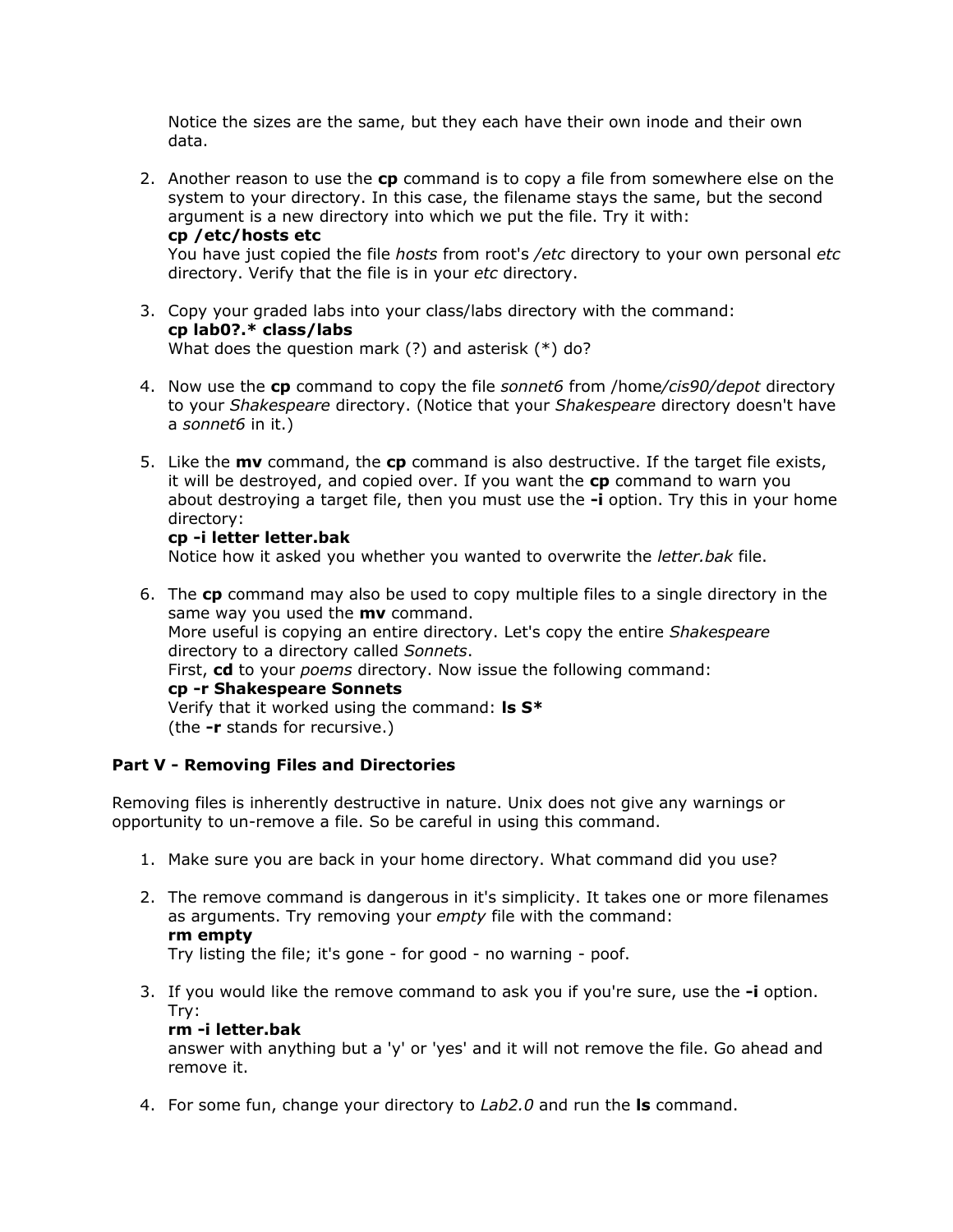- Now run the command: **rm \*.\***
- What was removed? Is it like DOS?
- Try removing the file *annual report*
- Do you see why spaces in file names is not a good idea? How could you remove that file?
- Finally, try this command: **rm -i \***
- Answer y to all questions. Are all the files gone? Change back to your home directory.
- 5. From your home directory, try to remove the directory, *Lab2.0* The remove command doesn't work on directory files. For that we have the **rmdir** command. Try it: **rmdir Lab2.0**  Why didn't it work?
- 6. List the entire contents of the *Lab2.0* directory using the *ls -a* command. Remove the hidden file *.junk*, and then try the **rmdir** command again.
- 7. The lesson here is that **rmdir** removes only empty directories. There is a way to remove an entire directory and its contents. This is obviously a very dangerous command. From your home directory, run the following command: **rm -r Lab2.1**

Notice that the directory and all its contents are gone, no warnings. Be careful when using this recursive option to the **rm** command.

8. Remove your *Sonnets* directory and its contents.

## **Part VI - Linking Files**

Linking files is a way of giving additional names to an existing file. You are not duplicating data, just adding another name into your directory.

- 1. I told you I would get your *bigfile* back for you. The file can be found in the */home/cis90/depot* directory. Rather than copying it from there, let's do a hard link to it. Use the following commands from your home directory: **ls -l ../depot/bigfile**
- 2. Notice the link count field, the owner and the size of the file. Now enter: **ln ../depot/bigfile .**  You have just made a link to *bigfile* in your home directory. Do a long listing of *bigfile*. What is the link count now? Who owns it? You now have access to rsimms' *bigfile*, as if it is in your directory.
- 3. Change directory to your *etc* directory and link the *motd* to the name *greeting*. Use the **ln** and the filenames as the two arguments. Use the **ls -li** command to verify your success.

#### **Submittal**

You have now finished Lab 5. Your home directory is now reorganized. To submit your work to be counted for this lab, you must run the **submit** command from your home directory. This will take a snapshot of your home directory and send it to your instructor.